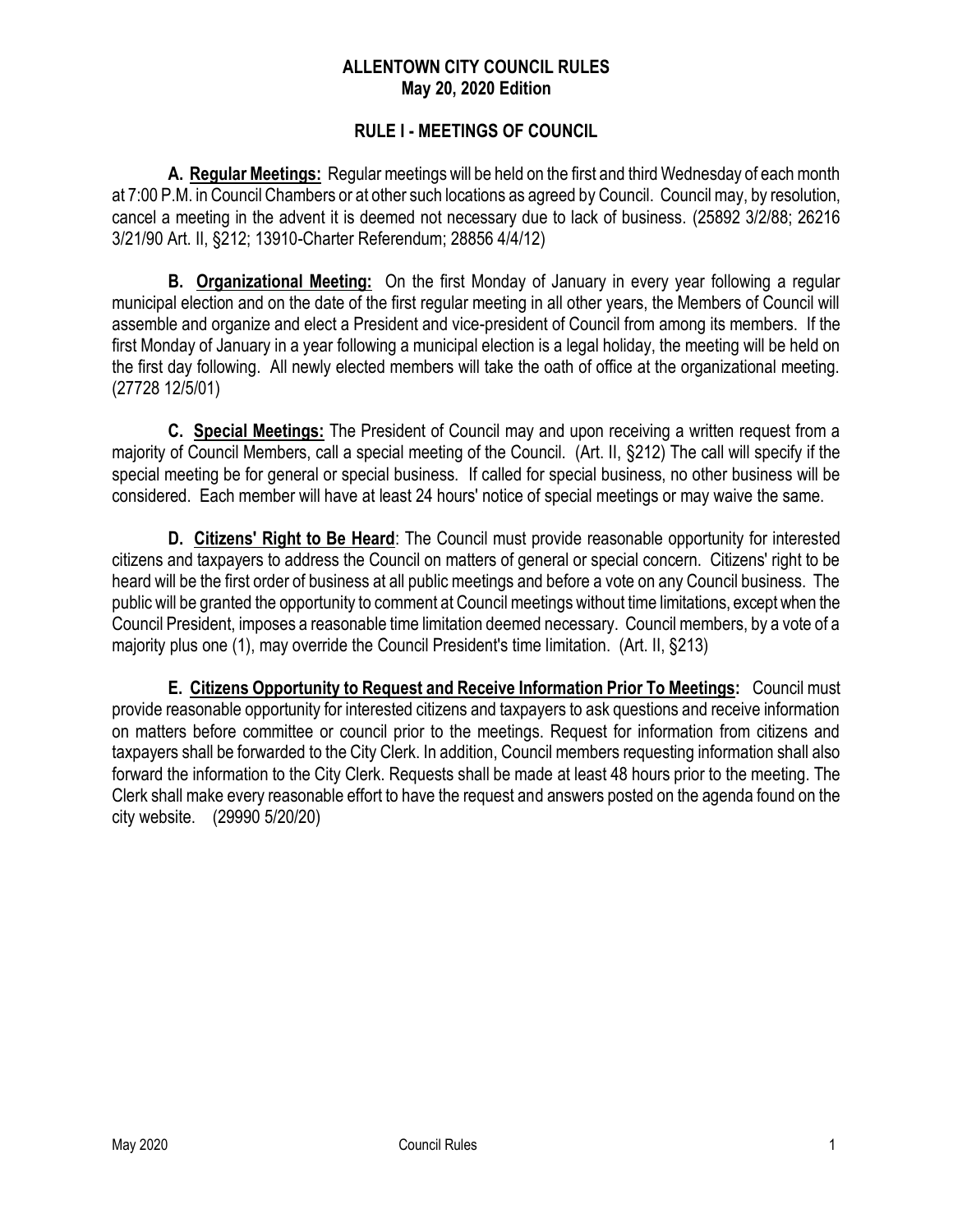# **RULE II - CALL TO ORDER**

A. Call: The presiding officer will call the meetings to order.

B. Quorum: A Quorum of Council will consist of a majority plus one of qualified Council members. If there is no quorum, the members present may adjourn. (Art. II, §214)

### **RULE III ORDER OF BUSINESS**

The order of business will be as follows: Invocation Pledge to the Flag Roll Call Courtesy of the Floor Minutes of Previous Meeting Old Business Communications Reports Appointments Ordinances for Final Passage Resolutions for Final Passage Ordinances for Introduction Resolutions for Introduction New Business Good and Welfare Adjournment (24831 2/18/81; 25050 7/7/82; 26940 9/21/94; Art. II, §213; *285774/1/09; 29009 5/21/14)*

# **RULE IV - AGENDA**

**A. Submitting Agenda Items:** Any Resolution, Ordinance, or other agenda items, upon introduction by the Administration and, in the case of introduction by Council with the sponsorship of at least two (2) Members of Council or after consideration by Committee, will be considered by Council, if it is submitted in written form to the City Clerk's Office no later than 4:00 P.M., eight days, preceding the day of the Council meeting, except in the case of special meetings.

**B. Repetitive Legislation:** Sponsorship of three members of Council will be required when the proposed legislative agenda item is substantially the same as an item which has been acted on within a twoyear time period. The President of Council will make the determination as to whether the legislation is substantially the same before the item is placed on Council's agenda. Four (4) members of Council may overrule the President's determination at the next regularly scheduled Council meeting.

**C. Preparation of Agenda:** Under the direction of the President, the City Clerk will prepare and make available to the Mayor, all Members of Council, and any interested person, no later than the day preceding the Council meeting, an agenda which includes copies of all Resolutions and Ordinances submitted in accordance with Section A and B of this Rule. The City should make use of the City website to post the agenda and to email the agenda to those that have requested so with the Clerk's Office. (26941 9/21/94; 28577 5/6/09)

# **RULE V - LEGISLATION**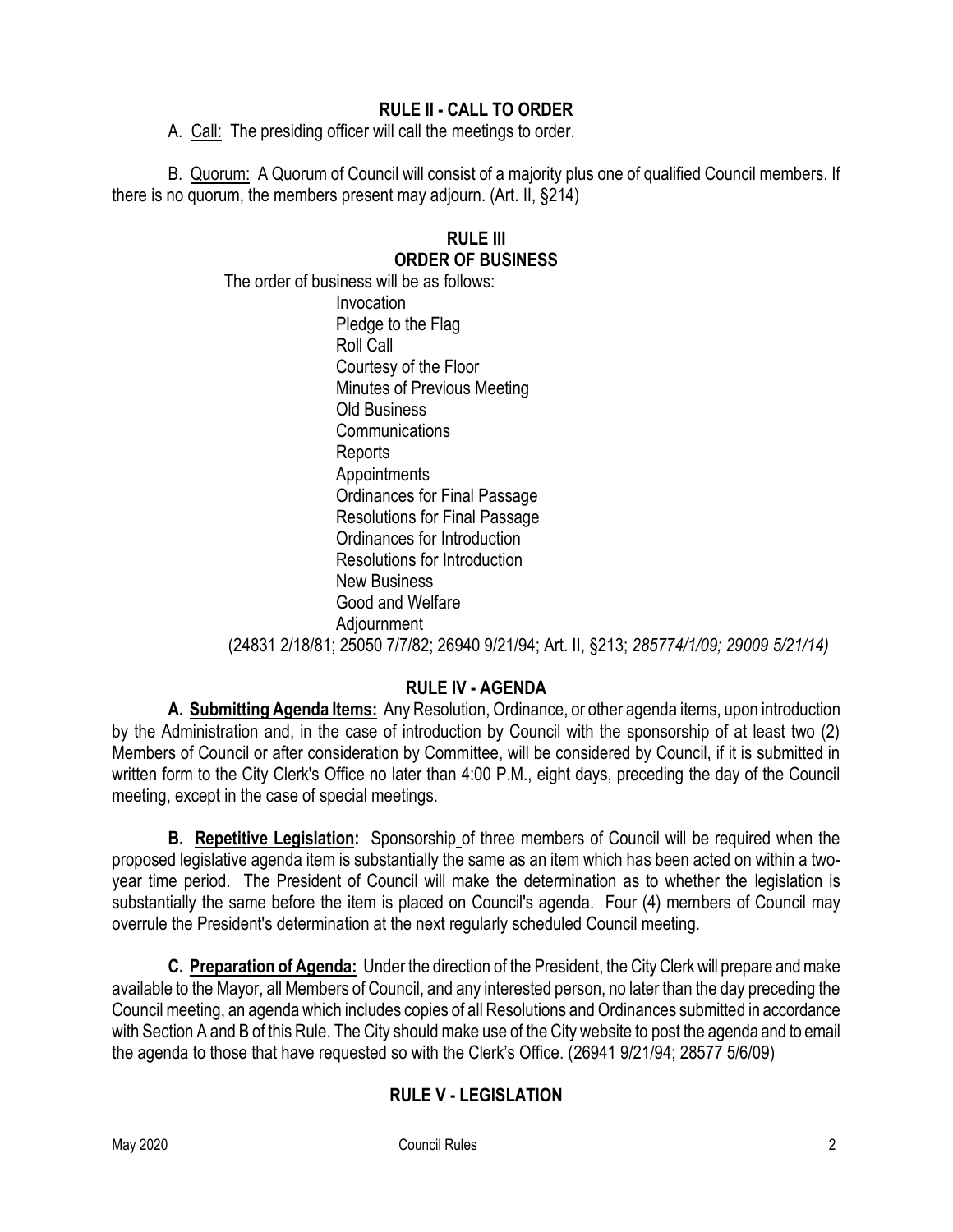**A. General:** All legislation of Council will be by Resolution or Ordinance. Every Ordinance passed by Council will be signed by the President of Council and attested to by the City Clerk.

**B. Numbered:** All proposed Ordinances and Resolutions presented to Council will be written or typewritten and numbered serially for the calendar year.

**C. Introduction:** An Ordinance or Resolution may be introduced by the Administration or by any two members Council. The title of all bills and resolutions shall be read into the record. A complete copy of every bill or resolution shall be available for public inspection at the City Clerk's Office during regular office hours. (26383 2/20/91; Article II, §217; *5/21/14 29009* )

**D. Form of an Ordinance:** Every ordinance will have a title clearly expressing its subject and every ordinance will contain only one subject. (Art. II, §216).

**E. Amendments:** Ordinances will not be altered or amended on their passage so as to change their original purpose.

**F. Final Passage of Ordinances:** A minimum of fourteen (14) days must intervene between introduction and passage of an ordinance unless Council finds and declares a public emergency posing a sudden, clear and present danger to life or property. However, Council may, by the affirmative vote of six (6) of its seven (7) members, reduce or eliminate the fourteen (14) day period between introduction and passage of any ordinance. (Art. II, §218)

**G. Effective Date of Legislation:** Subject to the provisions of Section 221, Submission to Mayor and Veto Power, every adopted ordinance, except emergency legislation, will become effective at the expiration of thirty (30) days after passage by Council and approval by the Mayor, or repassage by Council over the Mayor's veto, or at a date specified therein, but not less than ten (10) days after adoption. (Art. II, §219)

**H. Emergency Ordinance:** An emergency ordinance may be adopted to meet a public emergency posing a sudden, clear and present danger to life or property. An emergency ordinance will be introduced in the form and manner prescribed for an ordinance generally, except that it will be plainly designated as an emergency ordinance and will describe in clear and specific terms the nature of the emergency. Every emergency ordinance will automatically stand repealed as of the ninety-first (s) day following the date on which it was adopted, but this will not prevent reenactment of the ordinance if the emergency still exists. (Art. II, §220)

# **I. Submission to Mayor and Veto Power:**

1. Before any ordinance takes effect, it must first be submitted, to the Mayor, for approval. The Mayor will sign the ordinance within ten (10) days if approved (except in the case of budget or levy ordinances which shall be five days), but if not, will return it to Council stating objections in a written message. Council may, at its next meeting, reconsider the ordinance and may pass it over the Mayor's veto by the affirmative vote of five (5) members of City Council. (Art. II, §221)

2. If the Mayor fails, within ten (10) days after any ordinance is submitted to him, to sign the ordinance and/or return it to Council, such ordinances will be considered adopted at the expiration of the ten (10) day period. (Art. II, §221)

3. The veto power of the Mayor will not apply to ordinances adopted by initiative or referendum. (Art. II, §221)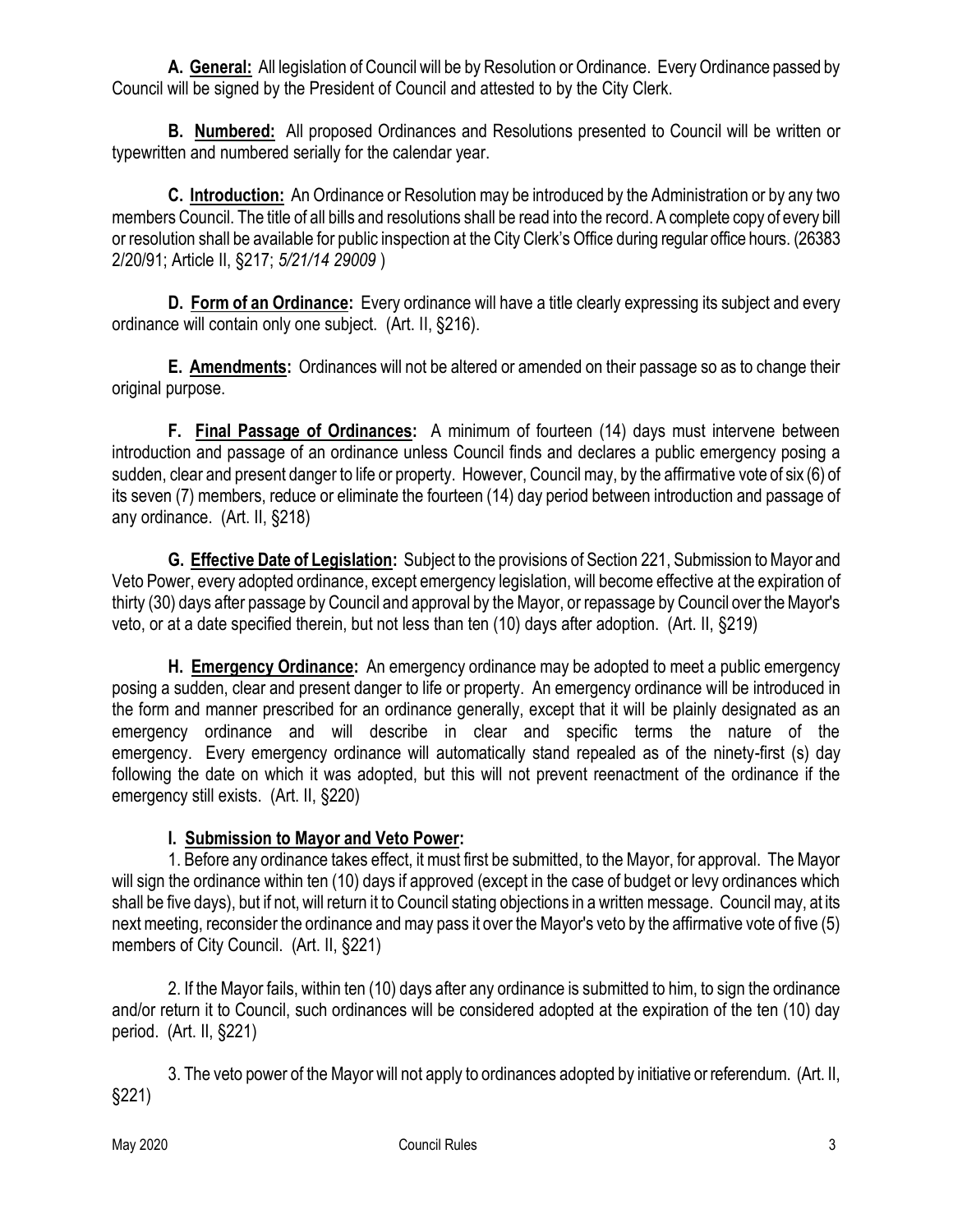### **RULE VI ELECTION AND REMOVAL OF PRESIDENT AND VICE PRESIDENT**

#### A. Election of the President and Vice President of Council

Council will elect a President and Vice President at its organizational meeting. The prospective nominees for President and Vice President must submit a memo to the Clerk's Office indicating the office they seek to secure no later than 4:00 PM on the Tuesday preceding the second regular Council Meeting in December. At this meeting, the Clerk shall in a random fashion, by lottery, determine the voting order of the prospective nominees for each position that will take place at Council's organizational meeting.

One week prior to the Council Meeting at which a vote is to be taken on the election of a President and Vice President, nominees who have previously declared their candidacy shall submit a memo to the City Clerk's office restating their intention of the office they plan to seek, their goals and vision for the ensuing year, past achievements and any other information they might find useful to secure their election. This memo will be public and be published as part of the agenda for the Council meeting at which the election takes place.

At the organizational meeting, the President (or Acting President) will call for a vote on the prospective candidates for each position in the order that has been randomly determined. The vote for the President shall be first, followed by the vote for Vice President. Nominations will be limited to those Councilpersons that have submitted a memo outlining their intentions and only for the office they so indicated. If there have been no candidates for Vice President, Council shall vote for Vice President on the basis of the requests to be elected President, provided the potential candidate desires such office.

The first nominee to secure a majority of affirmative votes shall be elected. If no Councilperson that has submitted a memo to Council has secured the nomination for President or Vice President by a majority vote, a revote shall be taken and shall be in the same order unless a nominee removes their name for consideration.

If a Councilperson is not able to attend such meeting, they may participate in the election of the president by phone. (26643 10/21/92; 28613 8/5/09)

**B. Removal:** The Council may call for a vote to remove a President or Vice-President and elect a new President or Vice-President by a Resolution passed at a regular Council meeting, declaring that such a removal and election will be voted upon at the next regular Council meeting and if passed by the affirmative vote of five (5) members of Council. The Resolution will take effect immediately. (25576 12/18/85)

### **RULE VII - PRESIDING OFFICER**

**A. President:** The Presiding Officer will be the President. The Vice-President will be the Presiding Officer in the absence of the President.

**B. Questions of Procedure:** The Presiding Officer will have general supervision of the meeting and decide all questions of procedure, subject to appeal by any two (2) Members. If such an appeal is made, a vote is required and the President's decision may be overruled by a majority vote of the Councilpersons present.

**C. Privilege of the Floor:** Members and others given the privilege of the floor will address the Presiding Officer. The Presiding Officer will extend the courtesy to the Councilperson(s) responsible for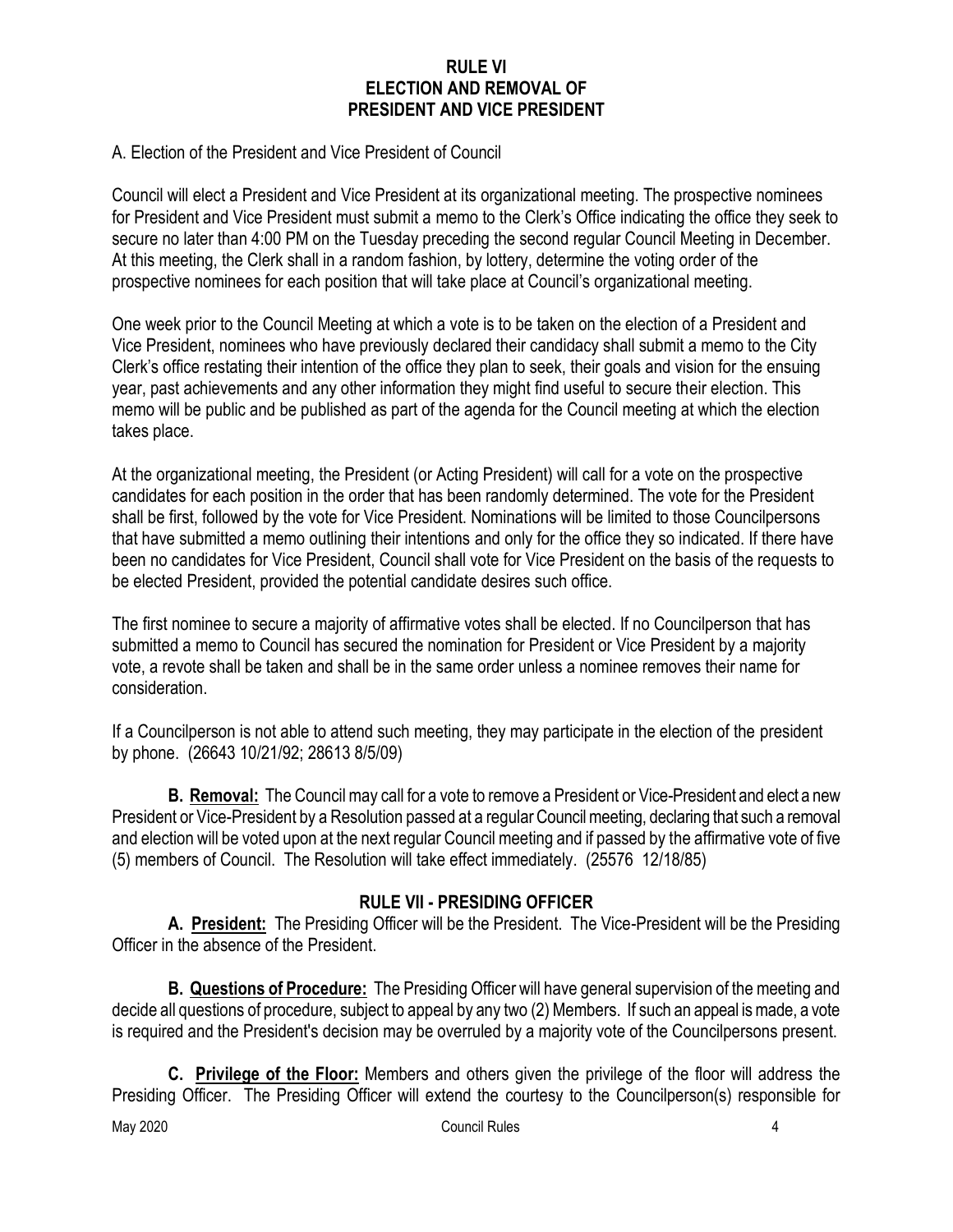introducing legislation the opportunity to speak first. Each member will have the right to speak twice on any subject. No Member will be allowed to speak more than twice on any subject without permission of the Presiding Officer. No Member will speak more than three (3) times on the question without the unanimous consent of all the Members present. (26980 12/21/94)

Privilege of the Floor will not be extended for personal insults or personal attacks on any individual, name calling or other behavior that is inconsistent with the purpose and intent of conducting official business.

When given Privilege of the Floor, please state your name and address. All remarks must be directed towards the presiding officer or council as a body; not a particular Council member or elected official, the audience or city staff. Unless otherwise determined, individuals shall have three minutes to address council and individuals representing a bona-fide group shall have five minutes. (27472 2/17/99; *29009 5/21/14*)

**D. Referral to Committee:** At the meeting in which any Ordinance first appears upon the agenda, after discussion as set forth heretofore, the Presiding Officer will commit said Ordinance to the appropriate committee. At the meeting in which any Resolution or other matter first appears upon the agenda it will be acted upon by Council at that meeting unless the Presiding Officer, or the Council, by a majority vote commits such matters to the appropriate committee.

Public comment will be taken on bills or resolutions on introduction prior to any action to refer the bills to committee. (*5/21/14 29009)*

**E. Debate:** The Presiding Officer may participate in debate without leaving his chair.

**F. Citizen Participation during Council Meetings:** Citizens wishing to address council at its regular meetings may do so under Courtesy of the Floor, and Bills and Resolutions on introduction and final passage.

**Courtesy of the Floor:** Courtesy of the Floor is extended to individuals wishing to address an item that is not on council's agenda that is relevant to the operation of city government.

Please state your name and address at the podium. All remarks must be directed towards the presiding officer or council as a body; not a particular Council member or elected official, the audience or city staff. Unless otherwise determined, individuals shall have three minutes to address council and individuals representing a bona-fide group shall have five minutes. (*5/21/14 29009)*

**G. Candidate Participation:** Persons running for office in a primary or general election will not be allowed to speak to "new issues" under Good and Welfare or Courtesy of the Floor. Candidates for political office may address City Council under Courtesy of the Floor as long as the issue under consideration is not a new issue but an old issue and no political statements are made. An old issue is defined as a concern that appears in the minutes of City Council. (28561 4/1/09) This prohibition will apply as soon as the candidate's nominating petition is filed and until after the General Election in that same year (unless a candidate is unsuccessful in the primary). The Presiding Officer will enforce this rule.

- 1. Good and Welfare prohibition applies to members of City Council seeking election.
- 2. Courtesy of the Floor prohibition applies to those, not on Council, seeking election. (26179 12/6/89)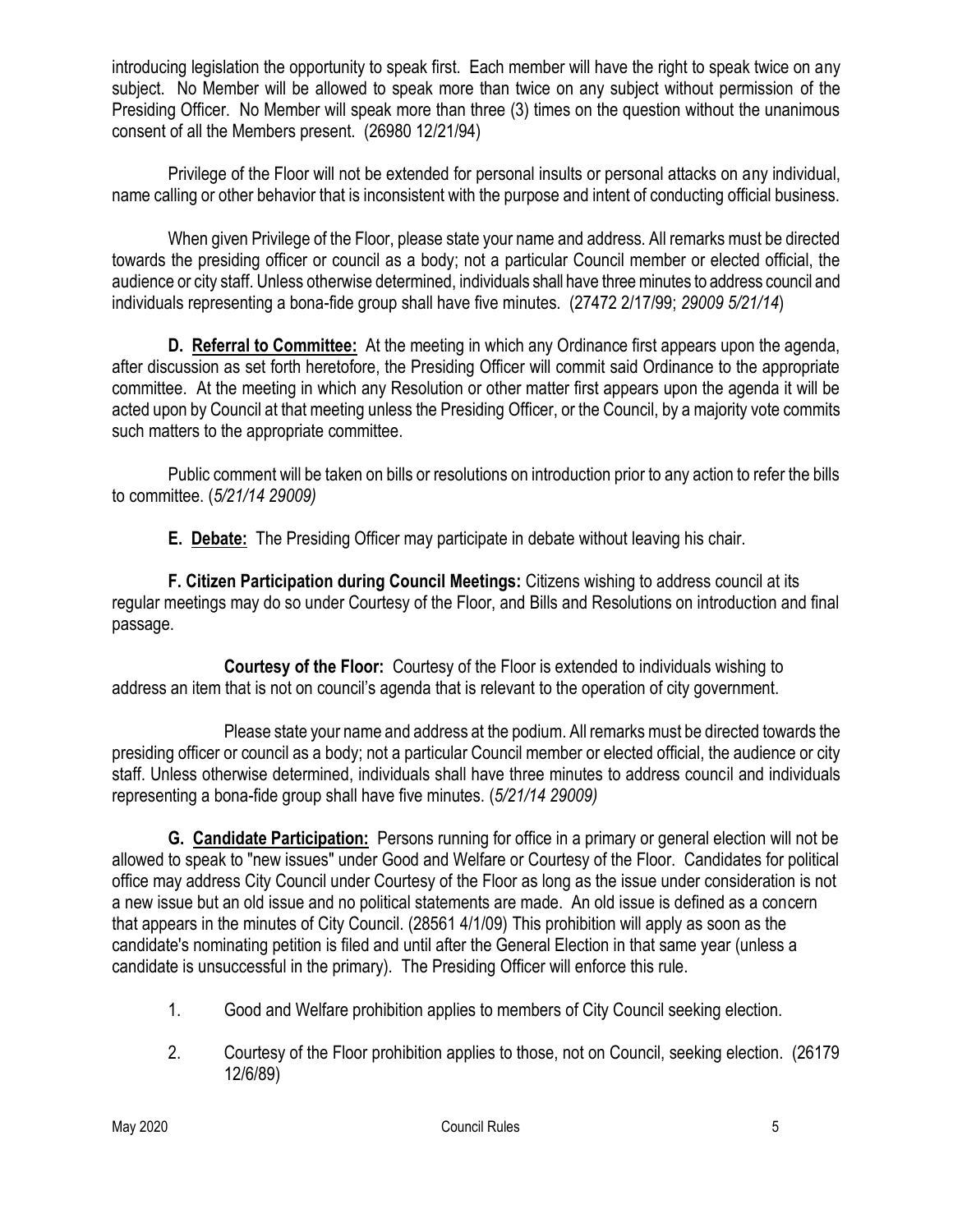**H. The Presiding Officer** will not extend Courtesy of the Floor or Good and Welfare for personal insults or personal attacks on any individual, name calling or other behavior that is inconsistent with the purpose and intent of Courtesy of the Floor and Good and Welfare. (27472 2/17/99)

### **RULE VIII - VOTING**

The vote upon any motion, Resolution or Ordinance will be taken by roll call. The City Clerk will clarify by reading aloud the content of the parliamentary motion, amendment, ordinance or resolution before the roll call is taken. The yeas and nays of each Councilperson will be entered on the minutes. On the call of yeas and nays, no member shall be excused from voting as such, unless by the consent of the Council, or if a bonafide conflict of interest exists as defined in the City's Ethics Ordinance, or other provisions of general law. Unless a member of Council is so excused or prevented from voting, the failure to vote shall be recorded as an affirmative vote. The City Clerk will rotate the order in which the roll is called after every vote with the exception of amendments to the main question. (26643 10/23/92; 26668 1/20/93; 27682 6/20/01)

# **RULE IX – APPOINTMENTS**

Appointments shall be listed on the agenda under Appointments if they received a recommendation from the Appointments Committee. *The appointments shall be voted on as a group unless the Council President or council requests an appointment to be voted on individually. This* provision shall not apply to the appointment of Department Directors and the Solicitor. (28577 5/6/09; *29009 5/21/14)*

# **RULE X - TRANSMITTAL TO MAYOR**

A. All Ordinances adopted by the Council will be submitted by the City Clerk to the Mayor within fortyeight (48) hours after Final Passage for his action.

B. All Resolutions adopted by City Council will be forwarded as a courtesy to the Mayor by the City Clerk.

# **RULE XI – COMMITTEES**

**A. Standing Committees:** The following will be the standing committees of City Council:

**Budget and Finance**: All matters pertaining to or falling under the jurisdiction of the Finance Department inclusive of taxes, bonds, capital programs, and strategic financial plans

**Public Safety**: All matters pertaining to or falling under the jurisdiction of Police, Fire, EMS and the Communications Center

**Community and Economic Development**: All matters pertaining to or falling under the jurisdiction of Economic Development, Building Safety, Zoning, Planning, Health, Permits, Redevelopment and Human Relations

**Parks and Recreation**: All matters pertaining to or falling under the jurisdiction of Parks and Recreation and the Environmental Advisory Council

**Public Works**: All matters pertaining to or falling under the jurisdiction of Public Works inclusive of streets, sewer and water systems and plants, engineering, solid waste and maintenance of city facilities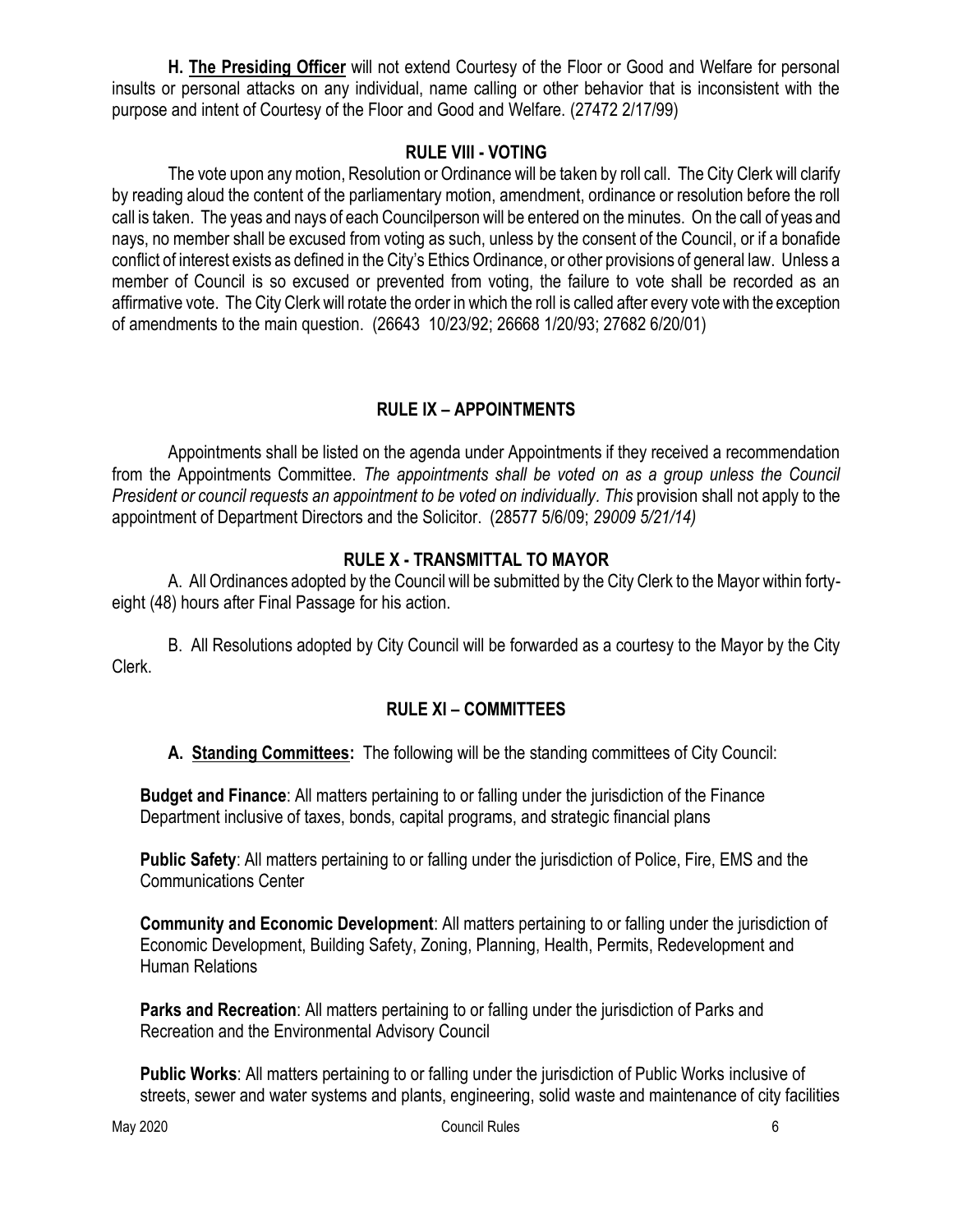(but not including park and recreational outdoor areas)

**Human Resources, Administration and Appointments**: All matters pertaining to Human Resources, information technology, and appointments inclusive of the personnel code, wages and benefits, and appointments to Authorities, Boards and Commissions.

**Rules, Chambers, Intergovernmental Relations and Strategy:** All matters pertaining to the conduct and procedure of the Council of the City of Allentown including the Chambers, office, staff, and matters relating to intergovernmental relations and Council Strategy.

**B. Special Committees:** Special committees may be created from time to time by the president or by Resolution. The duration of a special committee will be no more than six (6) months unless reestablished by Council or the President.

**C. Members:** Members of the various committees will be appointed by the President of Council, with the requirement that every committee have exactly three members of council.

**D. The Chairperson:** The Chairs of each committee will be selected by the President of Council with the mandate that every member of Council is required to chair a standing committee and the Council President will serve as chair of the Rules and Chambers Committee along with Vice President. The Council President shall choose the Chairperson of each committee in consultation with members of City Council. Members of Council will inform the committee chairperson in writing of any questions, complaints or other matters brought to their attention by members of the public which pertain to or fall under the jurisdiction of that committee. The Committee Chairperson shall serve as Council's liaison to the bureaus falling under the jurisdiction of the committee. *(28537 1/7/2009)*

**E. Ex Officio Appointments:** The Council President shall appoint ex officio council members to other committees, authorities, boards and commissions after consultation with members of City Council. (29074 4/1/2015)

**F. Recall:** Any matter referred to committee may be sent to the Council for action by the affirmative vote of a majority of the appropriate committee or at any time by the affirmative vote of any four (4) Members of the Council.

# **RULE XII - RECONSIDERATION**

**A. Reconsideration:** A motion to reconsider an Ordinance will be entertained only at the next regular meeting following the one at which a vote was taken on that Ordinance. A Resolution may be reconsidered at the same meeting at which a vote was taken on that Resolution. No second motion to reconsider the motion will be entertained. An Ordinance or Resolution may be reconsidered only once and only at the time stated above.

A motion to reconsider may be made by a member who voted on the prevailing side of the matter to be reconsidered, or by a member who has notified the President of City Council of their intention to be absent and was not present when such a vote was taken. (27391 2/4/98)

**B. Veto:** Following a veto of an Ordinance by the Mayor, Council may reconsider the Ordinance on or after the third day following its return by the Mayor. Council may override the Mayor's veto by passing a Resolution. Said Resolution will require two-thirds votes of Council Members.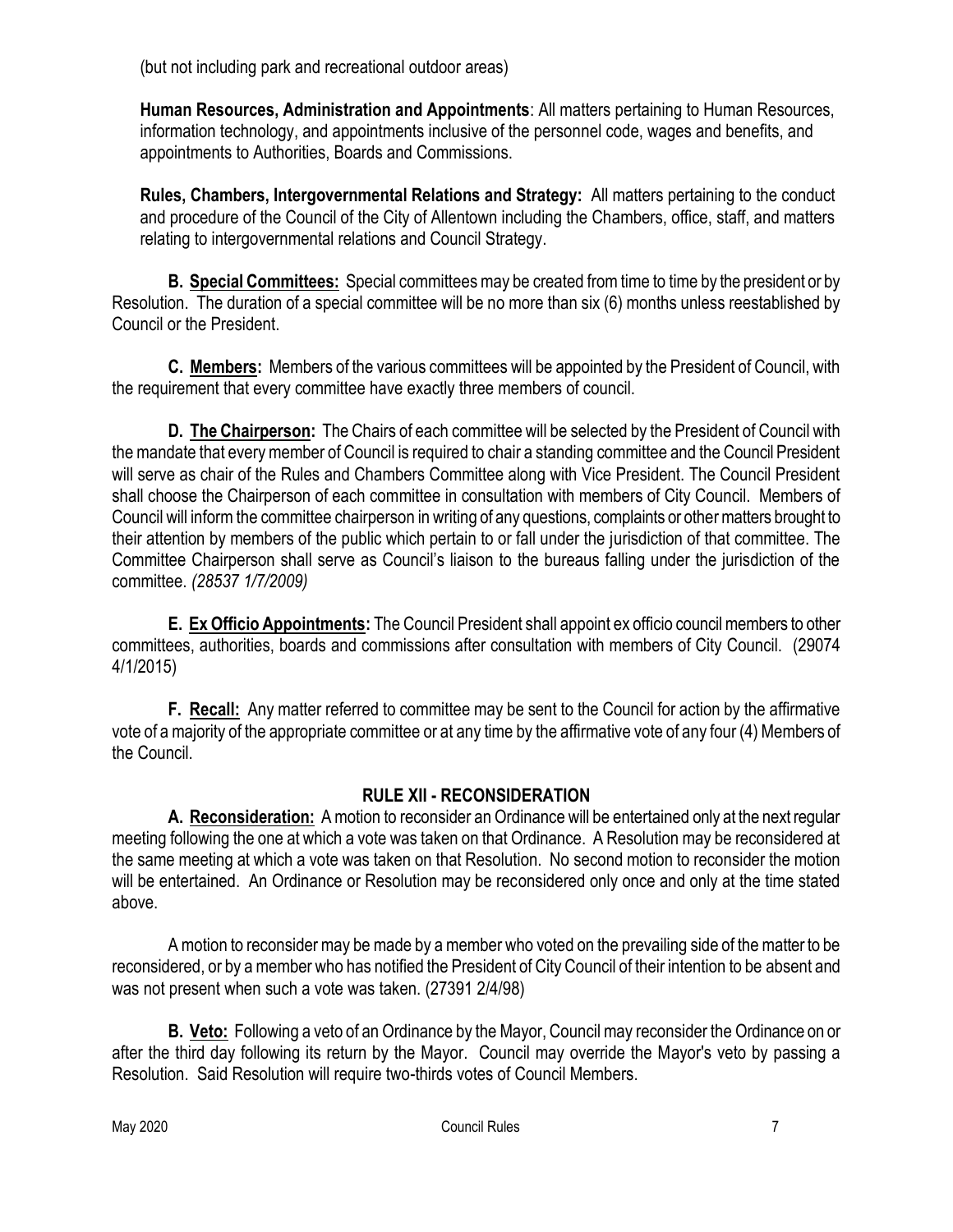#### **RULE XIII – PROCEDURE**

When a question is under consideration, no motion will be entertained except for the following motions:

To adjourn The previous question To lay on the table To postpone definitely To postpone indefinitely To commit To amend

These questions have preference in the order given. The first three (3) must be decided without debate. A motion to adjourn is always in order except when the main question has been ordered put, when a member has the floor, or during a call for the yeas and nays.

Motions for the previous question, to postpone definitely or commit, will preclude amendment or debate upon the original subject. Motion to postpone will preclude commitment. A motion to postpone indefinitely is debatable and can go fully into the merits of the main question (27039 5/3/95)

# **RULE XIV - RECEIVING REPORTS**

The Presiding Officer at a meeting of Council will direct that a report or communication be received and that this action be noted on the minutes by the Clerk. By direction of the President or vote of Council, a report or communication may be referred to committee or other appropriate body.

# **RULE XV - ROBERT'S RULES OF ORDER**

Robert's Rules of Order will govern the proceedings of the Council on matters not specifically provided for herein.

# **RULE XVI - SUSPENSION OF RULES**

These Rules may be suspended by a majority of the Members of Council present. The suspension of rules will not extend beyond adjournment. No Rule of Council which is also the subject of legislative enactment will be suspended.

# **RULE XVII - AMENDMENTS**

A proposed amendment to these Rules may be presented in writing at a regular meeting of Council held at least two weeks prior to the date when the same is to be fully considered. It will be adopted only by the affirmative vote of four (4) Members of Council.

### **RULE XVIII - ATTENDANCE OF WITNESSES AND PRODUCTION OF BOOKS BEFORE COUNCIL OR COMMITTEE**

Council may compel the attendance of witnesses, and the production of books, papers, and other evidence, at any meeting of the body or any committee thereof. For that purpose, upon affirmative vote of a majority of Council, subpoenas may be issued, signed by the President of Council, in any pending case of inquiry or investigation. The subpoenas may be served and executed in any part of this Commonwealth. Any Member of Council or the City Clerk will have the power to administer oaths to such witnesses. No person outside of such City, subpoenaed as aforesaid, will be required to respond to the same until he has been furnished with mileage to and from said City at the mileage reimbursement rate currently in effect for City employees.

# **RULE XX - FILLING OF VACANCIES - COUNCIL, CONTROLLER AND MAYOR**

May 2020 Council Rules 8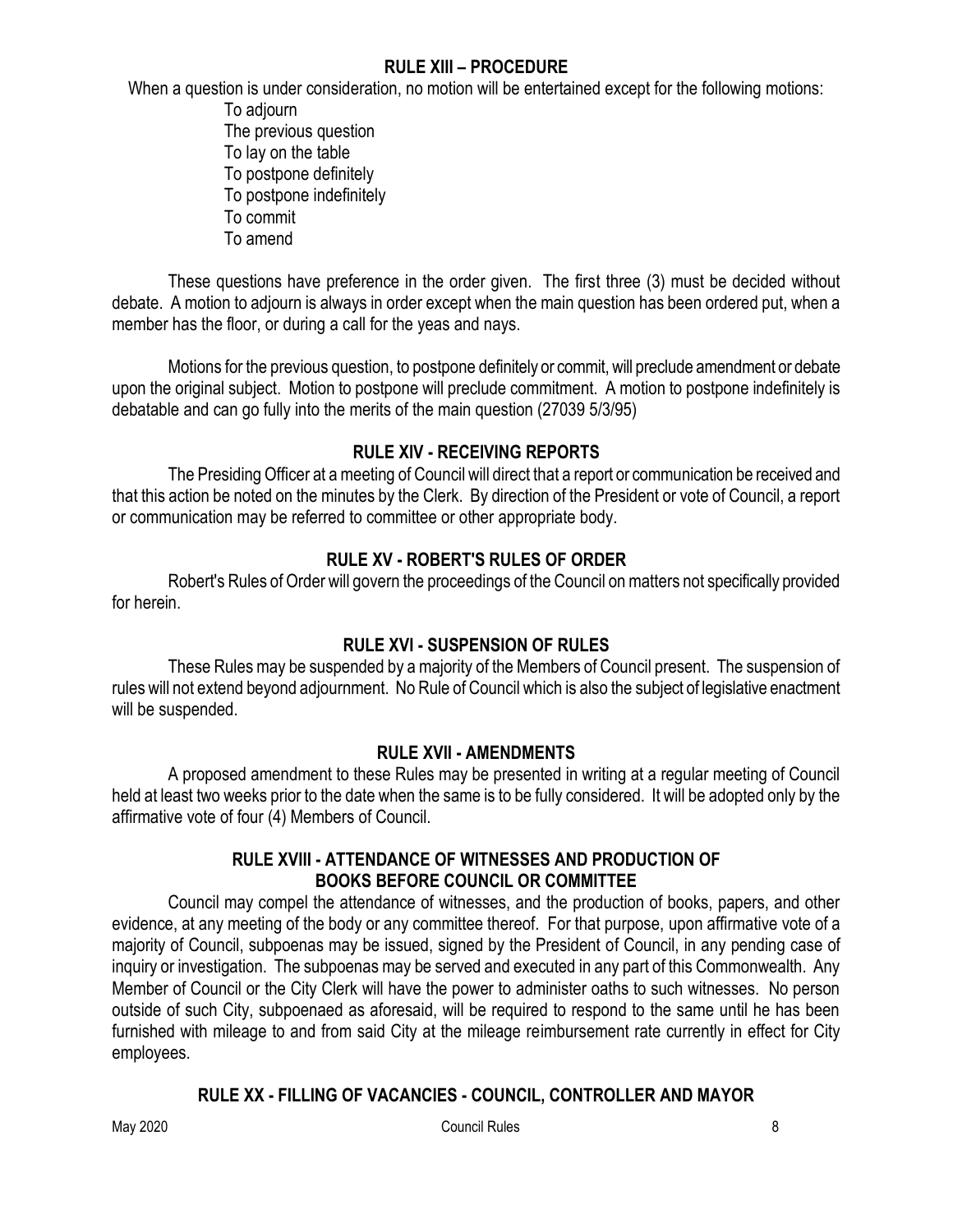Vacancies shall be filled according to the requirements of the charter – sections 207, 304 and 405. When a vacancy occurs in the office of Council, Controller or the Mayor, City Council shall immediately advertise the vacancy in a local newspaper, on the City's website and notify the political party of the person who left office that Council will be accepting applications to fill the vacant position. Applications shall consist of a resume and a statement stating the reasons the applicant will bring value to the City as a Councilperson, Mayor or City Controller. Applications shall be received no later than fourteen days after the effective date of the vacancy.

The applications shall be reviewed by the President or Acting President of Council to make sure the applicant is qualified pursuant to the charter and applicable state law. The replacement must be a qualified voter of the same party as the person vacating the seat at least 30 days prior to the vacancy. After review, Council shall have a public meeting to review the resumes and statements of the applicants and interview each of the candidates. The candidates shall be chosen in a random fashion for interviews.

After the interviews, Council shall vote on the candidates to fill the vacancy at a public meeting. Each councilperson will fill out and sign a ballot indicating their choice to fill the position. The ballots shall be given to the City Clerk who shall read aloud the name of the candidate selected by each councilperson. The process continues until a candidate earns a majority of votes. (26631 10/7/92; 25142 2/2/83; 26631 10/7/92; 28809 11/2/2011; 29619 3/14/2018)

### **RULE XXI - ETHICS**

The actions of all Council Members will be guided by the provisions of the Pennsylvania Ethics Act, the Ethics Ordinance of the City of Allentown and the provisions on ethics in the Charter.

No Council Member will use the services of City personnel during regular working hours or utilize, at any time, City equipment or supplies in their election or campaign efforts. (5/5/93 26739)

### **RULE XXII TRAVELING AND EXPENSES**

Any Councilperson wishing to travel at the City's expense to a seminar or conference, shall request such an expenditure from City funds, by sending a request to the President of City Council. The request should provide a detailed explanation of the purpose of the trip, location, costs, and benefit to the City. All travel is contingent upon sufficient funds being available for such expense.

An expense report must be filed within five (5) working days upon return. (27868 9/3/2004)

### **Rule XXIII - Budget Procedures**

**Committee Review:** In August and September of each year, the Standing committees shall conduct a public meeting where the administration shall review their budget priorities, goals and objectives, successes and failures, capital projects and any personnel or organizational changes being considered for the ensuing fiscal year.

**Budget Meetings:** Council shall establish public meetings on the budget to correspond to the standing committees that have jurisdiction over the administration in their respective areas: Budget and Finance, Human Resources, Community and Economic Development, Appointments and Administration, Parks and Recreation, Public Safety, and Public Works. Each of the budget meetings shall be chaired by the respective Chairperson of that committee. Council may set up other meetings at the request of four members of Council or by the Council President.

**Budget Amendments:** Budget amendments shall be in writing and be made available to the